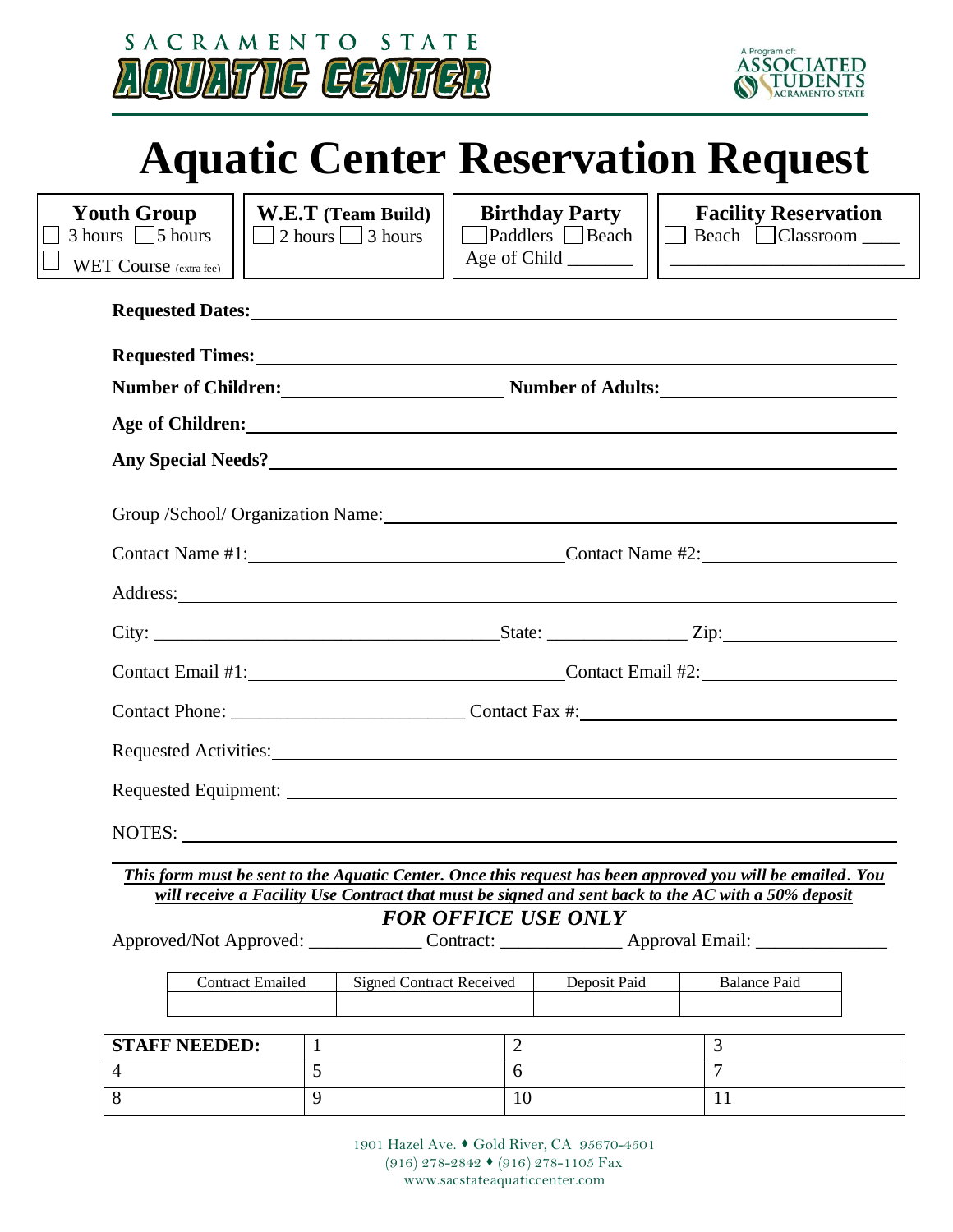



## **Aquatic Center Reservation Request Needed details for Upstairs Classrooms**